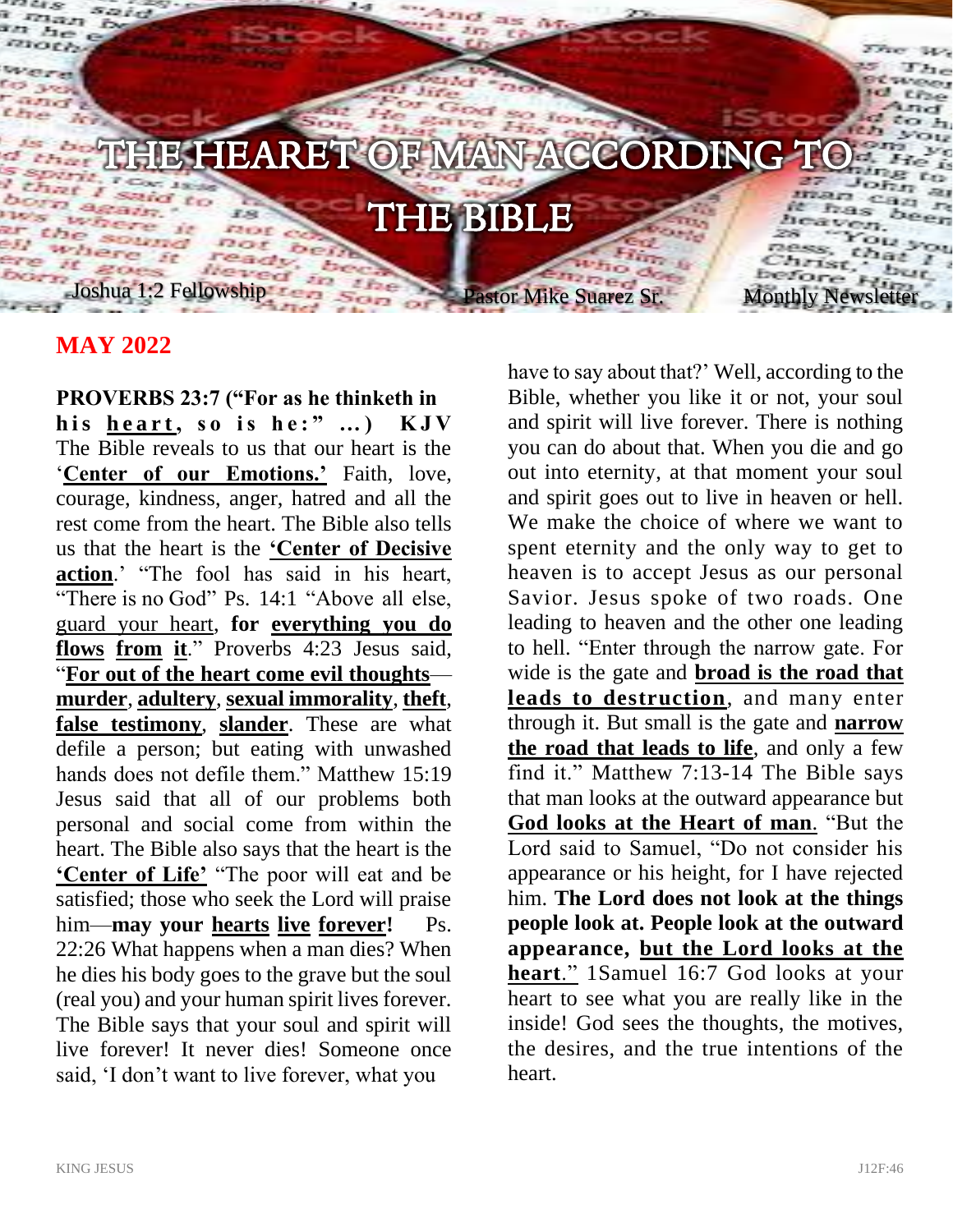2

## **IS YOUR HEART RIGHT WITH GOD?**



The Bible says the *heart is full of 'evil imaginations!*' **"a heart that devises wicked schemes, feet that are quick to rush into evil,**" Proverbs 6:18 The Bible says *your heart is deceitful* and you cannot trust it. "**The heart is deceitful above all**  things and beyond cure. Who can understand it?" Jeremiah 17:9 Many Christian hearts are far away from God. Their hearts are far away in a distant country like the Prodigals son. **'These people honor me with their lips,** *but their hearts are far from me.*" Matthew 15:8 This type of socalled Christians go to church, Bible Study, sing in the choir, and some are preachers and leaders in the church but their hearts are far away from God. They are the ones that are walking in darkness with the devil and pretending that they are walking with God. But God knows their hearts are far away from Him. They are gambling with their salvation! How far is your heart from God? Repent before it is too late. The Bible says that *the hearts of mankind are dark.* They are dark because the devil has blinded their eyes. They are blind spiritually. Only God can open your eyes when you repent of your sins. "For although they knew God, they

neither glorified him as God nor gave thanks to him, **but their thinking became futile and their foolish hearts were darkened.**" Romans 1:21 The Bible also tells us that *the heart of man is full of pride*. "Whoever slanders their neighbor in secret, I will put to silence; **whoever has haughty eyes and a proud heart, I will not tolerate."** Psalms 101:5 What is the greatest stumbling block to the kingdom of God? Murder? Adultery? Homosexuality? Drug Addiction? No! Pride is the greatest stumbling block. Self! Self! Self does not like to humble itself and come to the Cross of Jesus and say, 'God, I am a lost sinner in need of forgiveness! The Bible also says that *our hearts are rebellious*. "But these people have **stubborn and rebellious hearts**; they have turned aside and gone away." Jeremiah 5:23 This is the reason God wants to change your heart if you allow Him! Come under the Pastor and leadership of the church so God can do a work in your life. Character development is a must! The Bible also reveals to us *that our hearts can be harden.* Every time you reject Jesus and His Word, your heart hardens. "**And the heart of Pharaoh was hardened**, neither would he let the children of Israel go; as the Lord had spoken by Moses." Ex. 9:35 KJV Pharaoh's heart was hardened because of his constant rejection of God's Word. When you hear the Word of God being preach to you, don't reject it because what happened to Pharaoh's heart can happen to your heart.

## **GOD HAS AN ATTITUDE TOWARDS YOUR HEART**.